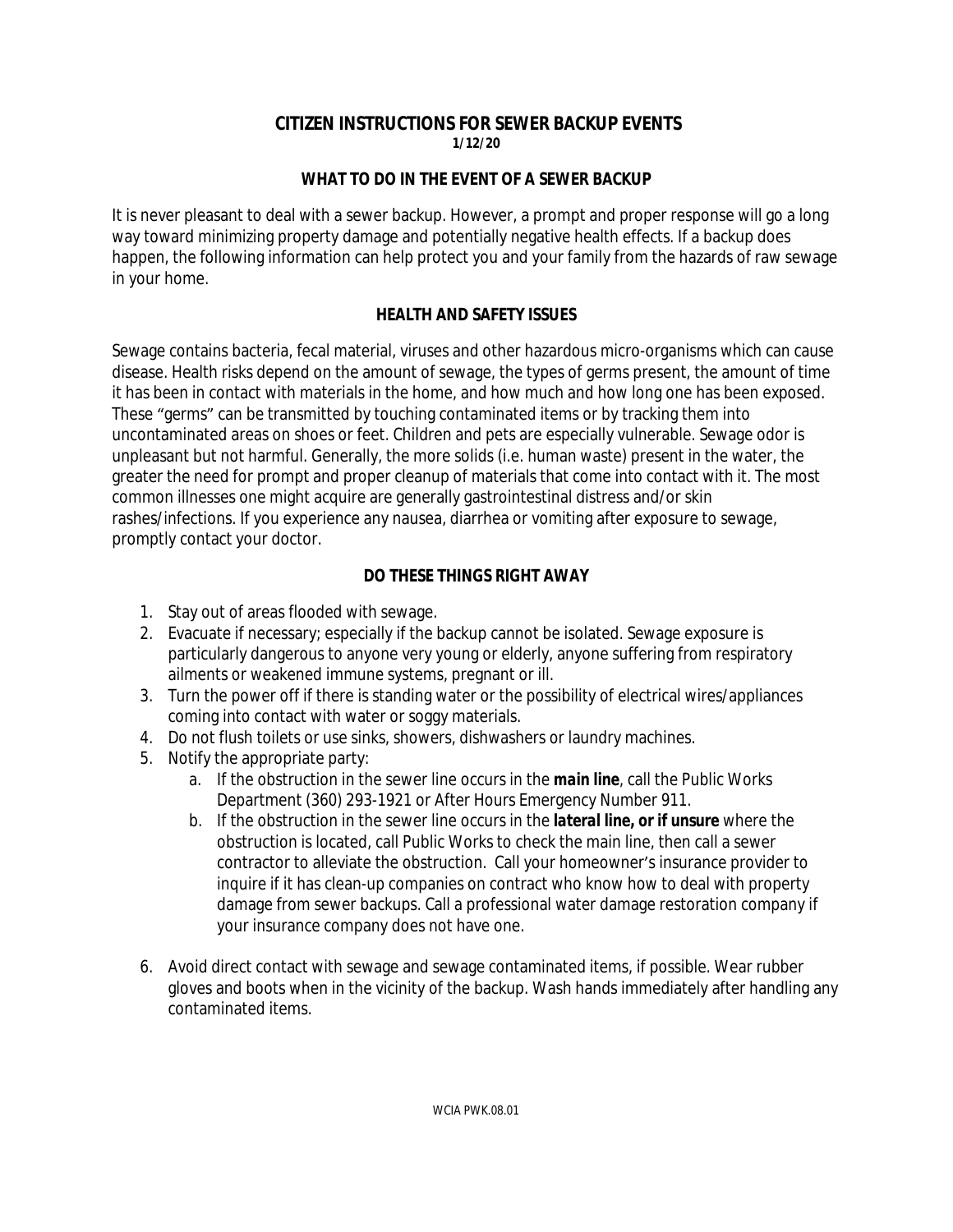- 7. Avoid skin contact with sewer water, especially cuts and sores. Keep them clean and covered. If you should suffer a cut while working in sewer water, *contact your physician* about receiving a tetanus shot.
- 8. Keep contaminated objects, water and hands away from mucous membranes (mouth, eyes and nose).
- 9. Turn off force air furnaces and air conditioners if the ductwork has sewer water in it.
- 10. Be careful not to track contamination into other parts of the residence.
- 11. Do not eat or drink anything exposed to sewer water.
- 12. Wash hands frequently, especially after bathroom use, before eating, and immediately following contact with sewer water or contaminated objects/surfaces.

## *CLEANING UP AFTER A SEWER BACKUP*

Start the clean up as soon as possible to minimize any potential health risks. If the backup is confined to a small area (i.e. bathroom), the cleanup may be performed by the homeowner. Larger backups, however, should be cleaned by a professional cleaning service. You may contact your homeowner's insurance provider for the name of the professional cleaning service they use. Professional cleaning services can also be found in the phone book/internet.

If you choose to clean up the backup yourself, you should:

- 1. Dry the space out
	- a. All standing water needs to be removed. A sump pump, wet vac, or bucket may be used. Operate wet vacs only when plugged into a ground fault circuit interrupter or ground fault equipped outlet.
	- b. All solid waste must be collected and discarded.
	- c. Use dehumidifiers, fans, window air conditioners and open windows to aid in the drying process when available. Whole house air conditioners or furnace blowers should be used only if sewage water did not get into the air ducts.
	- d. Remove vinyl covered wallpaper in affected areas, as it slows the drying process.
- 2. Sort, Discard and Disinfect
	- a. Move any contaminated property away from the affected areas.
	- b. Sort through contents to determine which can be salvaged and which must be discarded. Be sure to discard all contaminated:
		- i. Cardboard
		- ii. Carpets & carpet pads
		- iii. Cosmetics
		- iv. Food
		- v. Mattresses & pillows
		- vi. Medicines & medical supplies
		- vii. Stuffed animals & toys
		- viii. Unfinished furniture
		- ix. Upholstered furniture
		- x. Clothing may be salvageable if it can be adequately laundered. Consult with a professional water damage restorer or cleaning professional for specifics.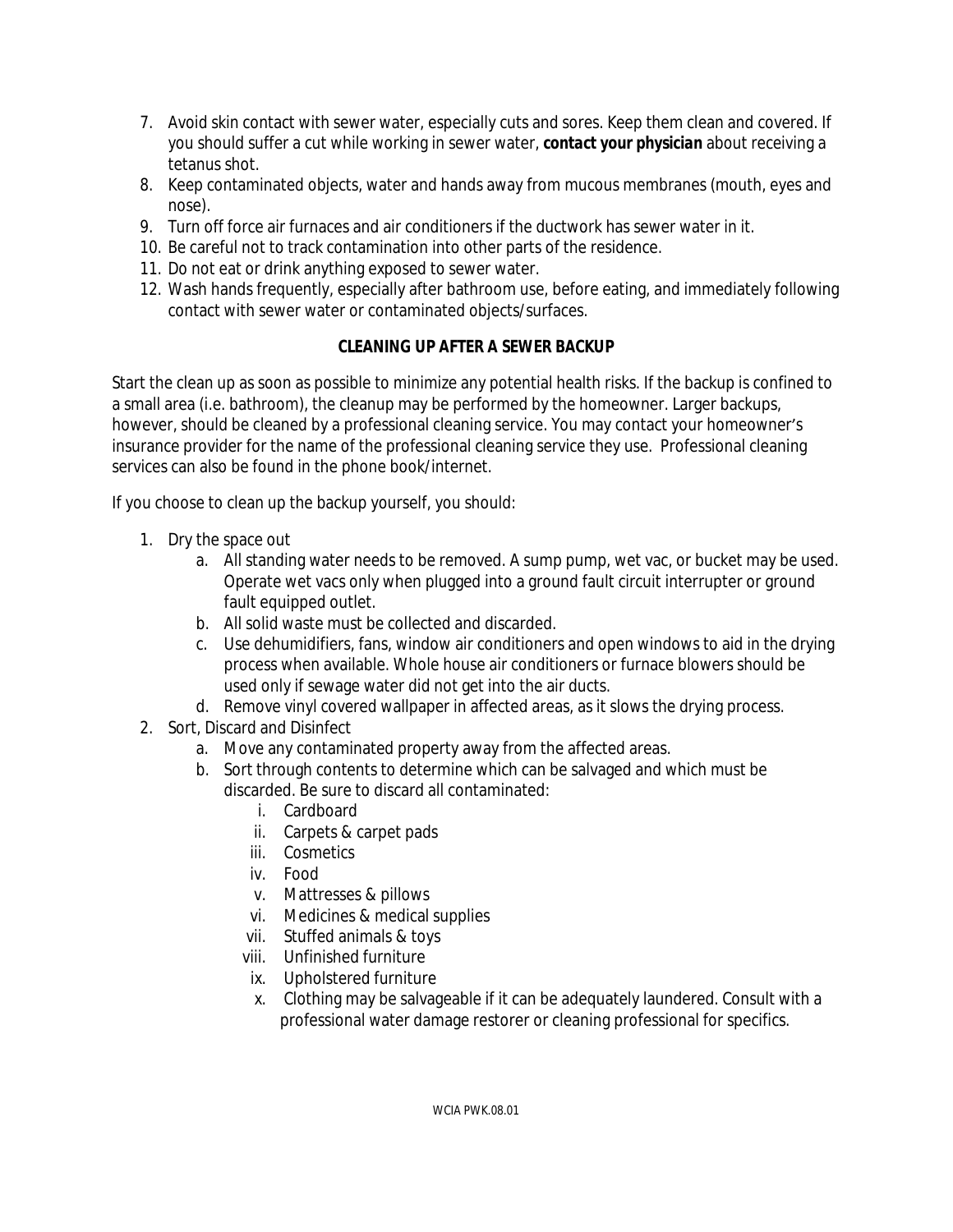- xi. Anything else that is difficult to clean.
- c. Treat all water soaked surfaces, furnishings and items as contaminated until properly cleaned and sanitized.
- d. If you can see a water line or stain on wallboard or paneling from the sewage backup, the material should be cut out up to several inches above the water line and replaced. All of the areas contacted by water must be removed and disposed of within 24 hours. Once these items get wet, they retain moisture long enough to grow mold. Removing the wallboard allows air to circulate around the wood studs so that they dry completely and will not need to be replaced.
- e. Wash the contaminated surfaces, such as plumbing fixtures and vinyl, metal, wood and concrete surfaces with detergent solution to remove surface dirt and contamination. Don't skip this step, or the disinfection will be ineffective! Allow it to air dry.
- f. Apply a disinfectant labeled as being bactericidal (kills bacteria) or a solution of 1 part bleach + 10 parts water. Disinfectants and/or bleach should remain in contact with the items for 15-20 minutes to be effective. Allow it to air dry. **Warning:** Bleach solutions may cause discoloration of many materials.
- g. Disinfect all mops, sponges and brushes. Launder clothes worn during cleaning separately from other laundry.
- h. Clean appliances and/or ductwork. If electric motors, wiring or insulation have been saturated, have a qualified service technician remove the motor, dry it, and inspect for damage before plugging it back in and turning it on.
- i. Inspect all affected appliances before operating them again.

## *RECORDKEEPING*

- 1. Take several photos before and after the cleanup. Take photos even if you have also taken video.
- 2. Take photos of anything that is going to be thrown away.
- 3. Create a list of all damaged items, including those that need to be thrown away.
- 4. Keep receipts for all cleaning materials you purchase, any items you had to immediately replace, and/or for any services provided by contractors.
- 5. Do not throw away anything without checking with your claims adjuster first. Some things you think may be unsalvageable, can be cleaned and sanitized and may not be covered if you discard it.

# *WHO PAYS FOR THE DAMAGE?*

When the Public Works Department responds to a call by a property owner about a sewer backup, it is to investigate what has been reported to them. Please be advised that the presence of City staff on an affected property for a sewer backup investigation is not an admission of liability. Property owners are responsible for the maintenance and repair of all lateral lines (see the attached drawing identifying the sewer lateral or side sewer as the line extends from the City sewer mainline). If an obstruction occurs on the property owner's portion of the line, the property owner is responsible for all resulting damage.